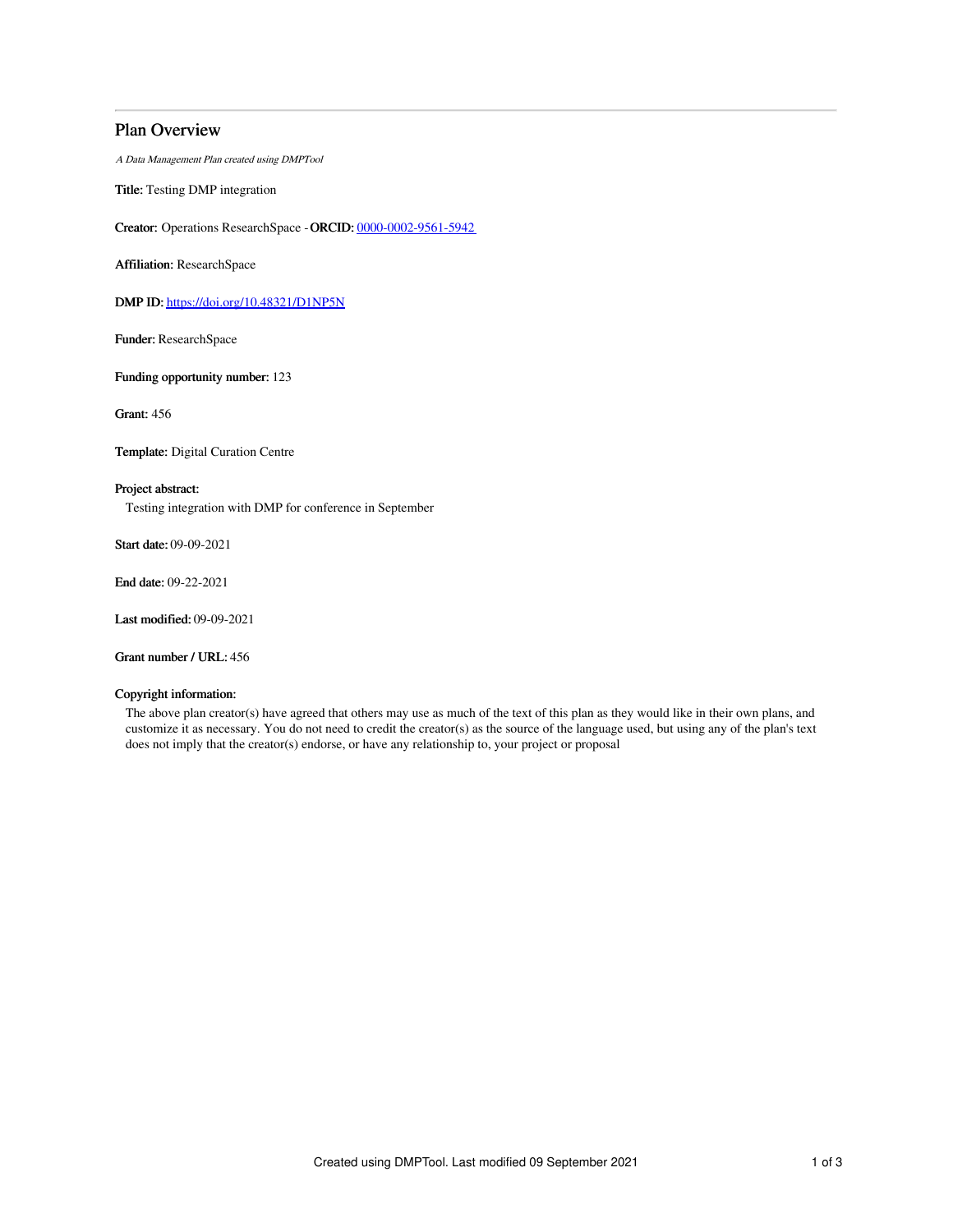# Testing DMP integration

## Data Collection

What data will you collect or create? Not a lot

How will the data be collected or created? via API calls

### Documentation and Metadata

What documentation and metadata will accompany the data? fdgfdgdg

#### Ethics and Legal Compliance

How will you manage any ethical issues? not at all

How will you manage copyright and Intellectual Property Rights (IP/IPR) issues? carefully

## Storage and Backup

How will the data be stored and backed up during the research? AWS

How will you manage access and security? carefully

#### Selection and Preservation

Which data are of long-term value and should be retained, shared, and/or preserved? none

What is the long-term preservation plan for the dataset? destroyed

## Data Sharing

How will you share the data? I won't

#### Are any restrictions on data sharing required?

acknowledged long-term value should be made available. The methods used to share data will be dependent on a number of factors such as the type, size, complexity and<br>sensitivity of data. If possible, mention earlier exampl

# Responsibilities and Resources

#### Who will be responsible for data management?

acknowledged long-term value should be made available. The methods used to share data will be dependent on a number of factors such as the type, size, complexity and<br>sensitivity of data. If possible, mention earlier exampl